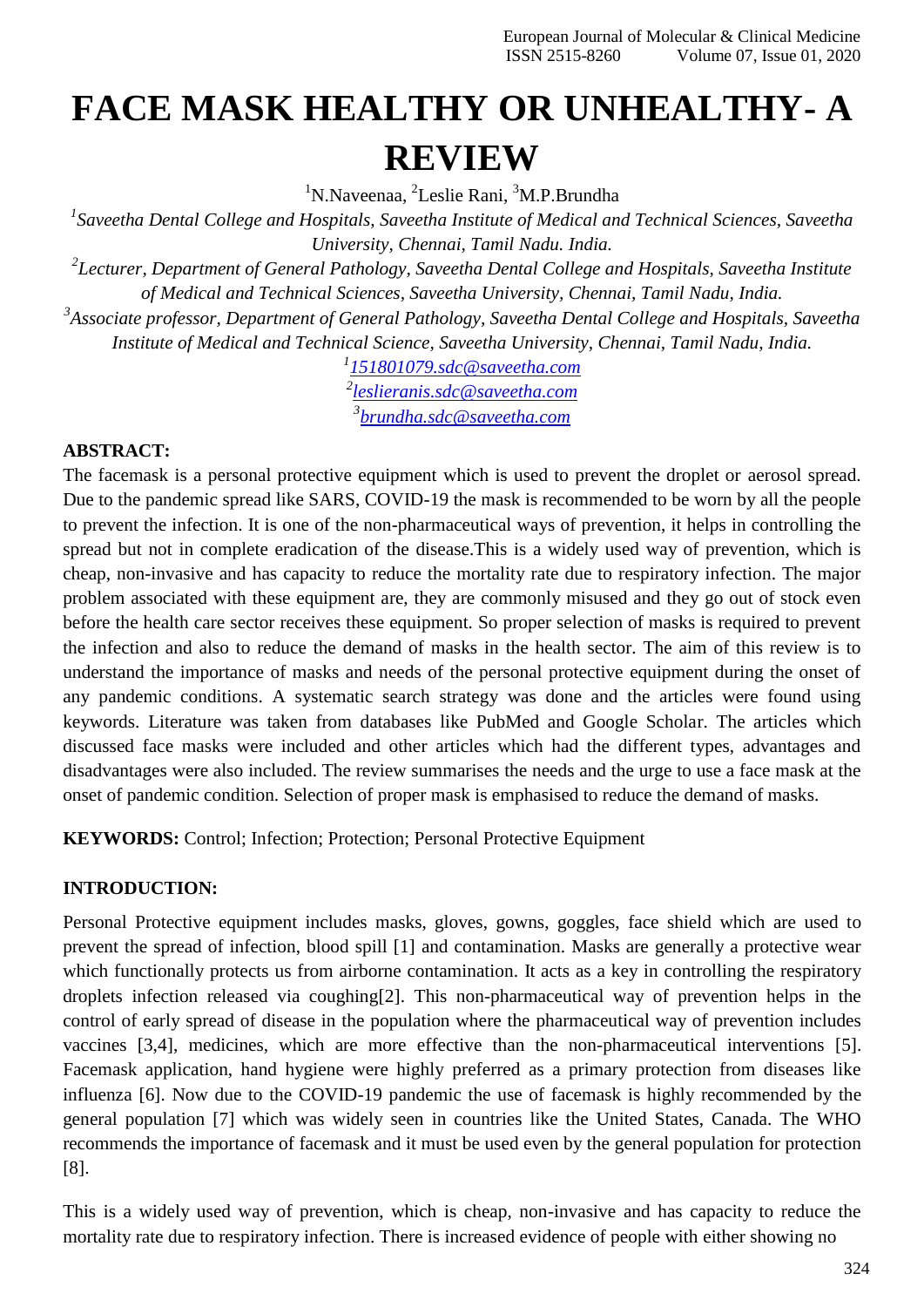symptoms or pre-symptomatic conditions, who act as a major contributors of the infection [\[9\].](https://paperpile.com/c/mVJHTp/Iguf) The facemask helps in minimizing the risk of community spread by protecting against the respiratory droplets which are transferred from the infected and the symptomatic ones [\[10\].](https://paperpile.com/c/mVJHTp/x4kh) For a viral disease, it can be identified 1-2 days before the onset of symptoms in the respiratory tract where the severity of the disease could prolong from 8 days -2 weeks [\[11\] s](https://paperpile.com/c/mVJHTp/jxcW)o it is better to wear a mask as the symptoms could be late even on the early onset of the disease. As there were many pre symptomatic, asymptomatic transmissions have been reported in China and in the USA [\[12\].](https://paperpile.com/c/mVJHTp/T2Ty) Each country has provided their own recommendation for the use of facemask when they go out in public areas.

Even though the mask being a personal protective equipment, it still doesn't reduce the transmission of disease to the general population as well as the healthcare workers [\[13\]\[14\].](https://paperpile.com/c/mVJHTp/ZnMq) It is also important to note that there must be a focus on preventing the cross infection which occurs from the poor infection control of these equipment [\[15\].](https://paperpile.com/c/mVJHTp/Uy7N) In the COVID-19 pandemic, the standard precautions for infection control were not initially stabilized as the rate of the spread increases due to the lack of personal protective equipment and infection control, the government has themself made a mask as a certain one for the protection of droplet spread [\[16\].](https://paperpile.com/c/mVJHTp/Qp3V) The major problem associated with these equipment are, they are commonly misused and they go out of stock even before the health care sector receives these equipment. So the rational use must be done so that the resources reach everyone. It is also very important that once if a person shows any symptoms of infection they mustn't hesitate or shouldn't have anxiety or fear [\[17\] t](https://paperpile.com/c/mVJHTp/E8s8)o approach a doctor as that could result in a huge spread of infection so checking oneself's health regularly by visiting a doctor is very important [\[18\].](https://paperpile.com/c/mVJHTp/muAP) And one should also not hesitate to take a blood test [\[19\] t](https://paperpile.com/c/mVJHTp/nnyu)o confirm the presence of any kind of infection [\[20,21\].](https://paperpile.com/c/mVJHTp/vHN2%2BCEVc)

This review is done to analyze the need, importance of facemask and whether they play a role in protection of infection during a pandemic outbreak. As there are many personal protective equipment like masks, gowns, gloves and each one has its own protective action against the infectious agents. So this review will emphasize more on the mask, who and why do they need it and the benefits and challenges faced.

## **NECESSITY OF A FACEMASK:**

Due to the severe outbreak of Severe Acute Respiratory Syndrome (SARS) and the COVID-19 the use of facemask has become national guidelines all over the world and the importance of using masks is recognized not only by the health care workers but also by the general population [\[22\].](https://paperpile.com/c/mVJHTp/wcDh) The facemask is an effective protective agent against respiratory infection which is commonly used by medical workers, which is used to prevent them from droplet infection which is a common mode of spread for respiratory infection [\[23\].](https://paperpile.com/c/mVJHTp/eXfR) The theory behind the mask is to prevent the viral spread from the infected person via inhalation the virus spreads, even from an uninfected person [\[24\].](https://paperpile.com/c/mVJHTp/gYuP) This facemask prevents even an airborne disease like pulmonary tuberculosis and also influenza. The scholars have recommended that a mask is necessary but on the other hand WHO doesn't recommend a mask due to lack of evidence.

The Centers for Disease Control(CDC) classifies the mask as the levels of operational status as conventional from, contingency and crisis [\[25\].](https://paperpile.com/c/mVJHTp/zOZh) The World Health Organization (WHO) recommends facemask for those who are active in sneezing, cough, respiratory infection and even a COVID-19 suspect and very importantly the health care workers [\[26\].](https://paperpile.com/c/mVJHTp/DFPa) It is very obvious that the need of a mask can't be reached by each and every person so the Centers for Disease Control(CDC) recommends making homemade masks which are used as a self-care protective measure which is used to prevent community spread [\[27\].](https://paperpile.com/c/mVJHTp/c7vh) The homemade face mask must satisfy certain needs that includes the shielding of the entire face and the side face which are guided by CDC.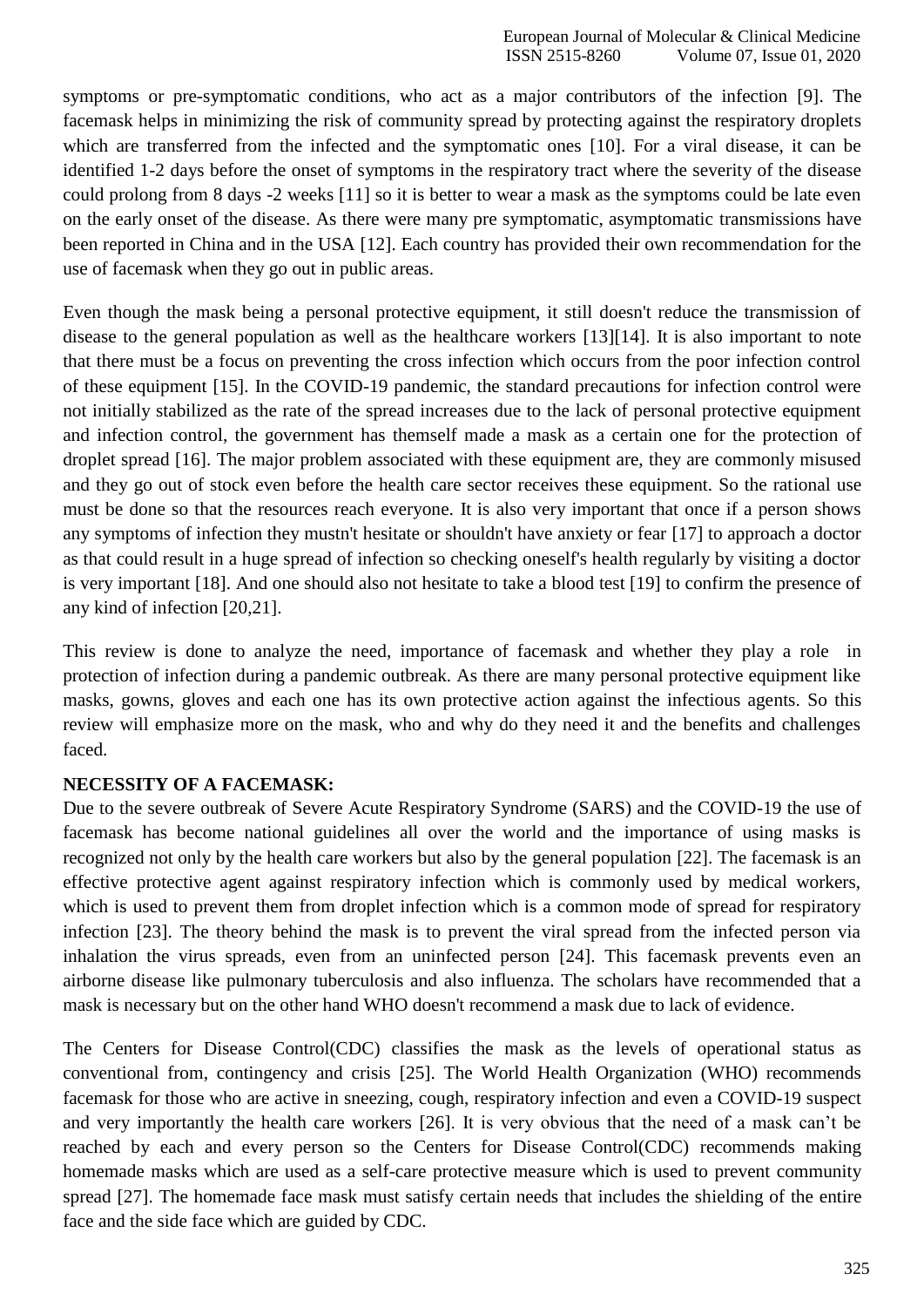In China during Covid-19 and SARS in December 2019 the transmission of droplets was avoided by the wide usage of masks and personal protective equipment [\[28\].](https://paperpile.com/c/mVJHTp/uA7a) Similarly in South Korea after the pandemic the positive cases were reduced by using facemask only. In Italy the face mask was not recommended earlier but then later it was recommended in the general population as the casualty was more [\[29\].](https://paperpile.com/c/mVJHTp/IG8C) Mask can't prevent infection completely but it can reduce the risk of being exposed. Health recommendations in Germany and Uk advices that the protective effect of a mask at community level is rare [\[30\].](https://paperpile.com/c/mVJHTp/t9nC) Due to the hike in face mask the ordinary mask can be reused and can be kept under sunlight to make sure that the wastage is not done [\[31\].](https://paperpile.com/c/mVJHTp/NoDi)

#### **WHO NEEDS A MASK? :**

Mask is a protective agent which is used by the symptomatic or the one who is affected and most commonly by the health care officials, but now the CDC recommends even the common public to use, to protect the community spread and there might be individuals who could be asymptomatic, for their selfprotection as well as for the prevention of the community spread mask is worn [\[32\].](https://paperpile.com/c/mVJHTp/KAyy) The vulnerable people who belong to the categories like the old people with different heat rate and respiratory rate, diabetic [\[33\]\[34\],](https://paperpile.com/c/mVJHTp/PRG7) hypertensive, immune compromised individuals must wear a mask when being exposed in crowded areas [\[35\].](https://paperpile.com/c/mVJHTp/RGvE) The World Health Organization (WHO) recommends the need of a mask for those with respiratory symptoms and a healthy person who might actually be a carrier [\[36\].](https://paperpile.com/c/mVJHTp/cQ1t) The use of facemask must be discussed to meet the needs of people.

The facemasks are widely being used by the medical care workers to avoid the droplet infection and protect themselves from the infected ones. The infected ones must wear a facemask to reduce the risk of spread of infection to family, health care, even the general population. The Centers for Disease Control recommends the symptomatic ones to wear a mask and perform a self-isolation and self-hygiene to reduce the risk of spreading of infection. The World Health Organization (WHO) recommends the usage of medical masks for those who are symptomatic and also recommends not to use one when the person is isolated in a room [\[37\].](https://paperpile.com/c/mVJHTp/o57x) N95 respirators and Filtering Facepiece (FFP) are commonly used by healthcare workers which has a better filtration capacity so helps in prevention of infection. The application of cotton masks in public is to avoid the community spread and is not used by the health care officials as the risk of exposing themself to the infection would be higher, but they are used unless there is a high demand or shortage of masks. The usage of wrong masks by the public often results in the shortage of masks which reflects the health care as they would run out of supply.

## **DIFFERENT MASKS AVAILABLE:**

In general the masks are available as medical and non-medical masks [\[38\].](https://paperpile.com/c/mVJHTp/JB0X) The masks are made up of different materials based on the needs which includes better filtration capacity, based on the material which includes a simple cotton mask which belongs to the category of non-medical ones, based on the fit of the mask and breathability of the material used.

## **COTTON MASK/ CLOTH MASK:**

The cotton mask can be easily manufactured at home and used in community setting level of infection prevention [\[39\].](https://paperpile.com/c/mVJHTp/uOMV) The features which are considered in making a non-medical mask like a cloth mask includes the number of layers of materials used, the proper fit shape and even the breathing quality of the material. It is also shown that according to the current scenario the cloth mask is now used in the middle and low income countries to prevent the infection [\[40\].](https://paperpile.com/c/mVJHTp/GkB4) The most terrifying fact was that cloth masks were used by Chinese healthcare workers during the outbreak of severe acute respiratory syndrome(SARS) [\[41\].](https://paperpile.com/c/mVJHTp/DzTg) But still there is a lack of evidence which proves that cloth masks are not extensively used in high income countries but it is used during the adverse effects of using respirator for a long period of time.

## **MEDICAL FACEMASK:**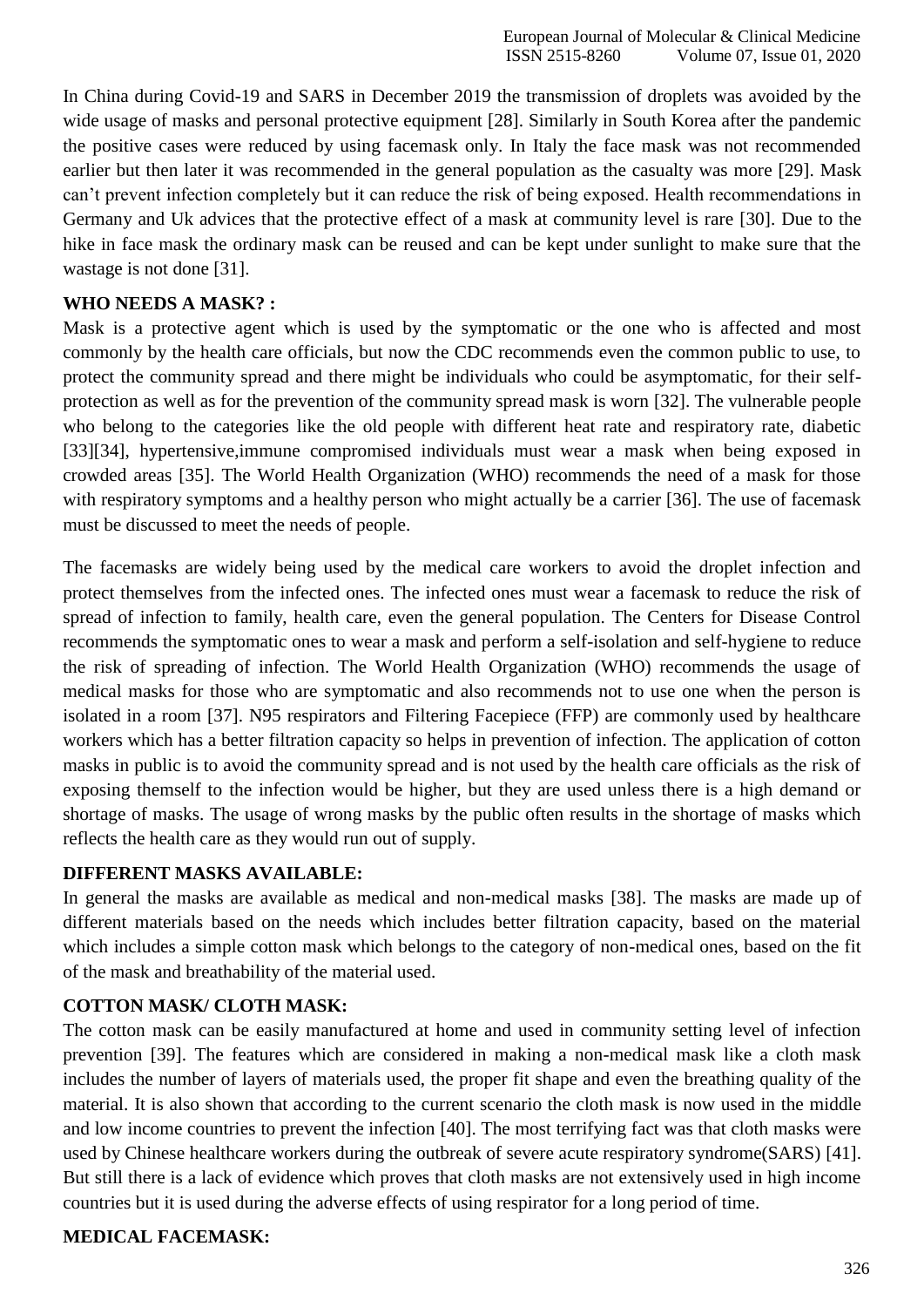They are widely used by the health care workers to avoid droplet infection and protect oneself from the infected ones while treating them [\[42\].](https://paperpile.com/c/mVJHTp/ocHN) These masks create a barrier between mouth and nose which are further classified as surgical, isolation, dental and medical masks [\[43\].](https://paperpile.com/c/mVJHTp/eoBv) They are available in different thickness which acts as a shield in prevention of entry of particles.

## **N95 RESPIRATORS:**

N95 respirator on the other hand is a synthetic polymer based material which is designed earlier for industrial purpose. N95 respirator is an effective personal protective equipment which is featured to have a tight close facial contact and facial fit and better filtration of particles and also more efficient [\[44\].](https://paperpile.com/c/mVJHTp/brn6) CDC recommends N95 respirator only for health care workers and must not be used in the generalized population [\[45\].](https://paperpile.com/c/mVJHTp/fB7q) This mask prevents the influenz[a\[46\],](https://paperpile.com/c/mVJHTp/XPYc) tuberculosis, SARS, ebola.

## **MASK MANAGEMENT:**

Mask management is very important, similar to wearing a mask for infection control. So masks must be worn properly and disposal of these masks is very important [\[47\].](https://paperpile.com/c/mVJHTp/DPHY) The management of masks has certain protocols which includes touching the mask must be avoided when using it.While placing it, it should cover the entire mouth, nose and tie in such a way that there is a minimal gap.Single use masks mustn't be reused.Immediately dispose the single use mask after removing it.After removing the mask, hands must be washed by using alcohol based soap/hand wash.Don't wear the same mask for more than 6 hours.

## **MASK HEALTHY OR UNHEALTHY:**

In a pandemic crisis like Covid-19 it is highly recommended to wear a mask but there are certain cases where masks must be avoided. It is not necessary to wear a mask during exercise as it restricts the flow of oxygen into our body which could result in shortness of breath and also tiredness [\[48\].](https://paperpile.com/c/mVJHTp/5KaW) Due to heavy exercise, our body increasingly sweats a lot and results in wetting of the mask. The adverse effect of the mask can trap carbon dioxide which results in suffocation, increased heart rate, and vertigo [\[49\].](https://paperpile.com/c/mVJHTp/bM3o) In Wuhan city of china, a 26 year old man experienced chest pain and when taken to hospital was diagnosed with lung collapse. It was later found that it was due to the application of a mask during jogging, which resulted in shortness of breath. On April 23, a driver from New Jersey crashed his car into a pole and it was found that the accident that occurred was due to N95 mask, which the driver wore for a long time and he lost his control due to insufficient oxygen and inhaling carbon dioxide for a long time. This mask can affect the immune system also causing acute carbon dioxide poisoning.So a proper test wear can be done to ensure proper breathing [\[50\].](https://paperpile.com/c/mVJHTp/BEzu) And most importantly people with lung disease are contraindicated in wearing a face mask as it can cause difficulty in breathing and asthma. So proper awareness must be created when to wear a mask, which is done to maintain social distancing to avoid the spread of disease but not during exercise. It is unnecessary to wear a mask when riding alone or even during a self isolation.

# **LIMITATIONS:**

Though facemask is widely used as personal protective equipment it has various limitations which includes, the shortage of masks which is more common as the mask is wrongly used by the public as the need is still undetermined [\[51\].](https://paperpile.com/c/mVJHTp/ZYBT) There exists a specific time duration in using a mask the more we use the same mask for more than 6 hours and treating patients without changing it results in infection only [\[51\].](https://paperpile.com/c/mVJHTp/ZYBT) So in high risk exposure levels the wearing time must be reduced. There are higher changes that a symptomatic person wearing a mask could spread infection so in that condition self-isolation is important. Changing masks more often and hand hygiene and proper disposal which is hardly difficult for humans to practise. The higher filtering capacity needs a full fit of mask which is not seen in normal cotton and single use masks. Reusing the single use mask is commonly done.Frequently touching the face and the mask is irresistible by humans which causes high frequency of infection spread.

## **FUTURE SCOPE:**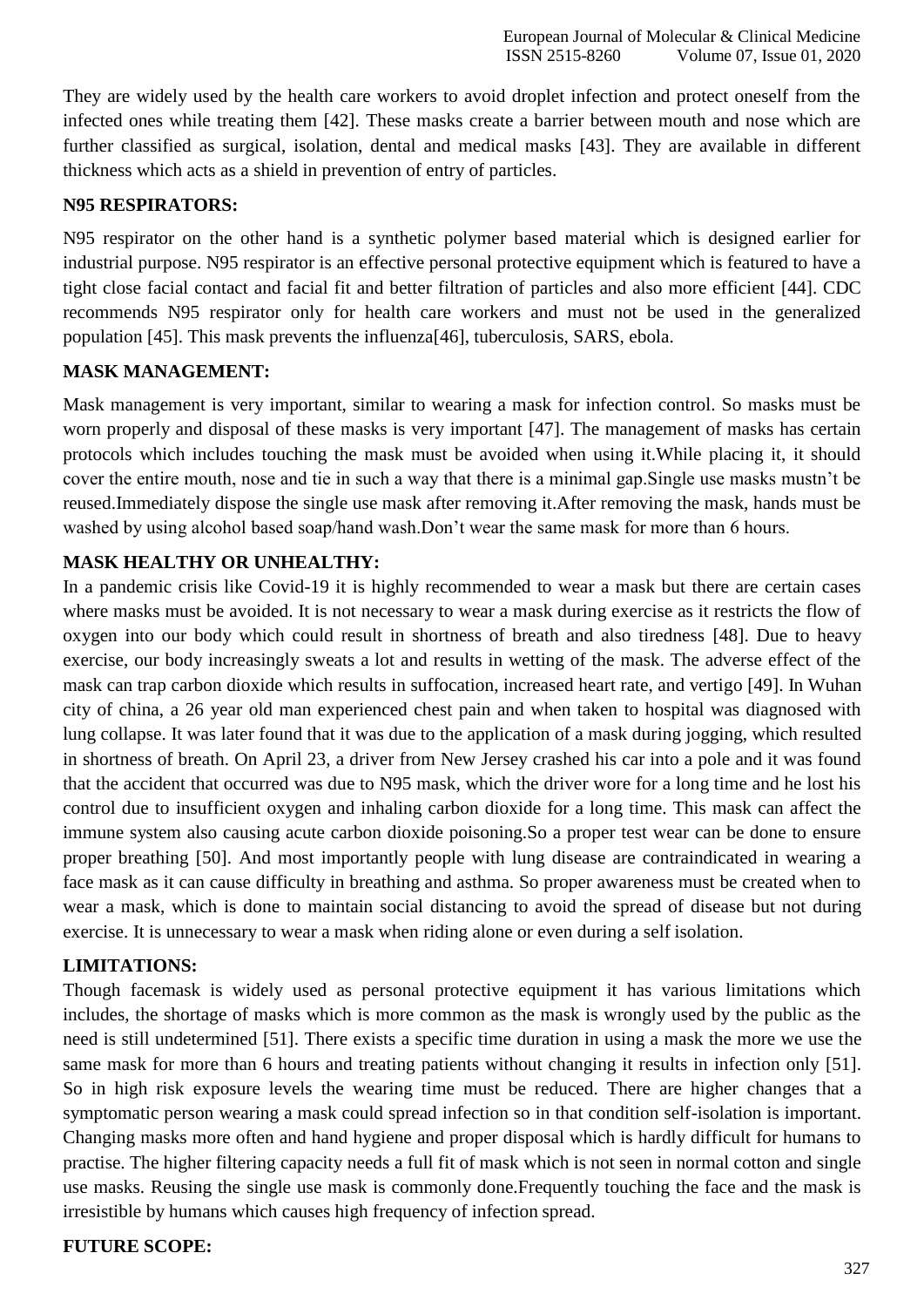The pandemic conditions urge people to wear masks. The reusable mask has been attracted widely as there is a hike in production as well the cost of these masks. These masks can simply be washed and can be reused which plays a huge protective role at the level of community spread. The N95 mask and the medical masks can also be disinfected by using alcohol, dry heat method of sterilization, steam wet heat, ultraviolet disinfection. It's shown that the dry heat method of sterilization is optimally good as it does not damage the filter mechanism and the filtering capacity was also resorted. And the other methods aren't as effective as dry heat sterilization. If there aren't enough masks these methods can be considered and can be done to improve the conditions at the time of crisis.And proper awareness [\[52\] o](https://paperpile.com/c/mVJHTp/vSH4)f usage of mask must be done and the most vulnerable group which includes immunocompromised patients, prevalenc[e\[53\]](https://paperpile.com/c/mVJHTp/oOAE) of illness, cancer conditions [\[54\]\[55\]](https://paperpile.com/c/mVJHTp/VYtY)[\[56,57\],](https://paperpile.com/c/mVJHTp/75YL%2BcNOp) diabetes and people having bacterial infection[s\[58\]](https://paperpile.com/c/mVJHTp/C90n) and other oral and dental infections [\[59\]\[60\],](https://paperpile.com/c/mVJHTp/xGno) anomalies [\[61\] a](https://paperpile.com/c/mVJHTp/EO6P)nd abnormal physiological and pathological [\[62,63\]](https://paperpile.com/c/mVJHTp/9zGg%2BpPJp) conditions. Rational use can prevent all these problems and can help to cope up with the condition.

# **CONCLUSION:**

Maks are the protective equipment which are extensively used to prevent the aerosol spread during the pandemic conditions like SARS and COVID-19. It becomes more healthier when it's widely used at the time of outbreak but there are people even after knowing the adverse effects of not using the mask, aren't so serious in wearing it. It is very important to know where masks must be used, how it should be handled and finally disposal of them. And the rational usage of masks is so important as there is an acute demand for masks even in the health care sector. So precise selection of masks is very important to avoid such demands. So it is important to use these personal protective equipment in order to stay healthy and avoid the spread of disease.

## **ACKNOWLEDGEMENT:**

We thank Saveetha Dental College for providing a platform to express our knowledge.

# **AUTHOR CONTRIBUTION:**

N.Naveenaa executed the research work, data collection and drafting of manuscript. Dr.Leslie Rani.S contributed to the concept and design of the study and validation of the data as well as did the proofreading of the manuscript. Dr.Brundha M.P was involved in revision and proof- reading of the review.

## **CONFLICT OF INTEREST:**

None to declare

## **REFERENCE:**

[1] [Deepika R, Preejitha VB, Brundha MP. Knowledge and awareness of blood/body fluid spill](http://paperpile.com/b/mVJHTp/AdHD) [management among the third year dental students. Drug Invention Today.](http://paperpile.com/b/mVJHTp/AdHD) 2020;14(2).

[2] [National Academies of Sciences, Engineering, and Medicine, Health and Medicine Division,](http://paperpile.com/b/mVJHTp/rcqf) [Board on Health Sciences Policy, Committee on the Use of Elastomeric Respirators in Health Care.](http://paperpile.com/b/mVJHTp/rcqf) [Reusable Elastomeric Respirators in Health Care: Considerations for Routine and Surge Use. National](http://paperpile.com/b/mVJHTp/rcqf) [Academies Press; 2019. 226](http://paperpile.com/b/mVJHTp/rcqf) p.

[3] [Sarvesh Kumar J, Brundha MP. Awareness about childhood vaccination among parents with](http://paperpile.com/b/mVJHTp/lEgV) [children below 15 years of age. Drug Invention Today \[Internet\]. 2018;10\(12\). Available from:](http://paperpile.com/b/mVJHTp/lEgV) [http://search.ebscohost.com/login.aspx?direct=true&profile=ehost&scope=site&authtype=crawler&jrnl=0](http://search.ebscohost.com/login.aspx?direct=true&profile=ehost&scope=site&authtype=crawler&jrnl=09757619&AN=132447040&h=2WpShrfu%2BS1TcRwVn20QzXQmGi0LTVw8007Sf3e5Ps0hFqxpLBw%2Fk91HZB%2FzP%2Fw%2BmIN5YM6Eu4FTDn8aIdinZg%3D%3D&crl=c) [9757619&AN=132447040&h=2WpShrfu%2BS1TcRwVn20QzXQmGi0LTVw8007Sf3e5Ps0hFqxpLBw](http://search.ebscohost.com/login.aspx?direct=true&profile=ehost&scope=site&authtype=crawler&jrnl=09757619&AN=132447040&h=2WpShrfu%2BS1TcRwVn20QzXQmGi0LTVw8007Sf3e5Ps0hFqxpLBw%2Fk91HZB%2FzP%2Fw%2BmIN5YM6Eu4FTDn8aIdinZg%3D%3D&crl=c) [%2Fk91HZB%2FzP%2Fw%2BmIN5YM6Eu4FTDn8aIdinZg%3D%3D&crl=c](http://search.ebscohost.com/login.aspx?direct=true&profile=ehost&scope=site&authtype=crawler&jrnl=09757619&AN=132447040&h=2WpShrfu%2BS1TcRwVn20QzXQmGi0LTVw8007Sf3e5Ps0hFqxpLBw%2Fk91HZB%2FzP%2Fw%2BmIN5YM6Eu4FTDn8aIdinZg%3D%3D&crl=c)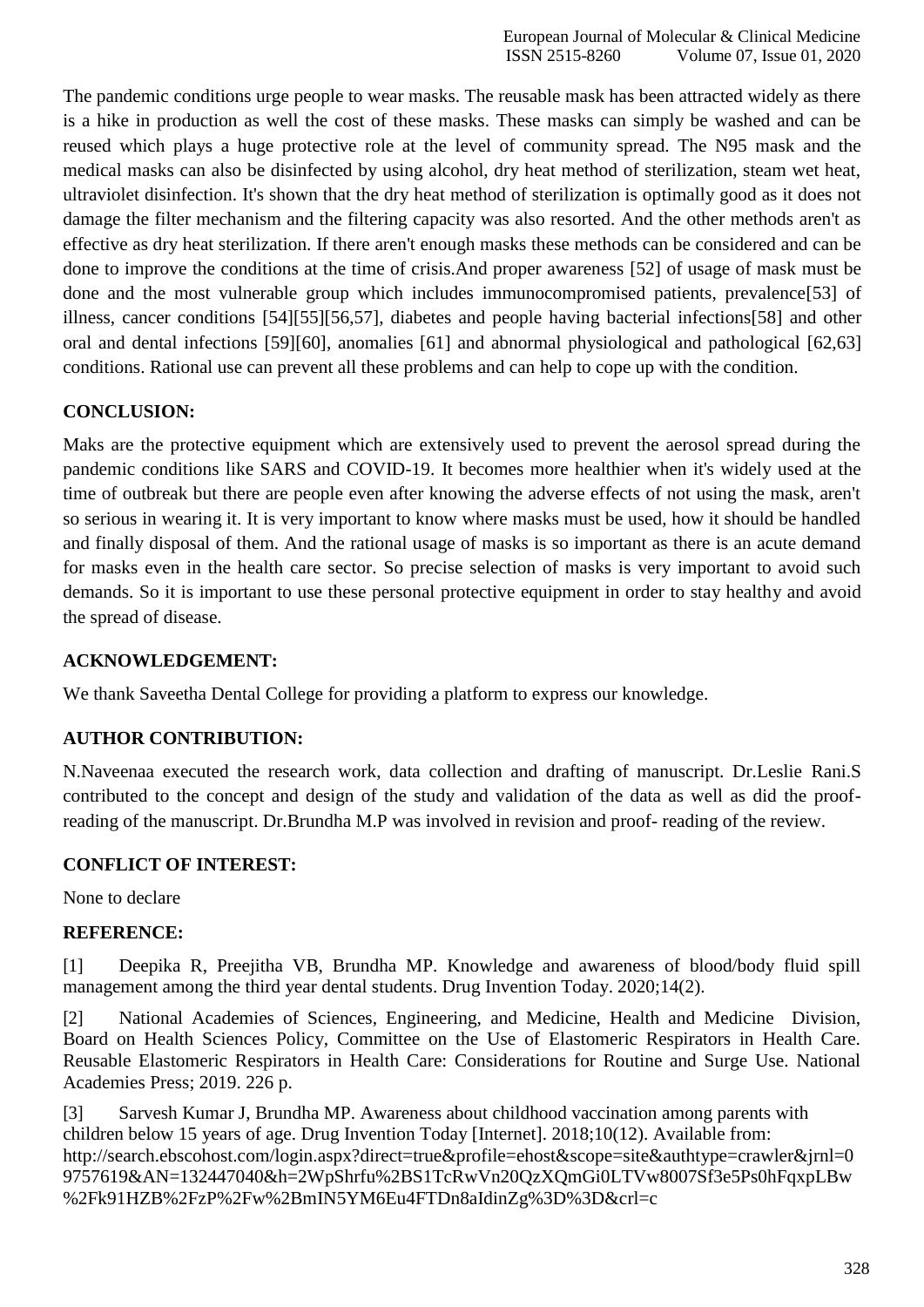[4] [Swetha G, Rani SL, Brundha MP. Awareness of the side effects of vaccination among general](http://paperpile.com/b/mVJHTp/dhXA) public. Drug Invention Today [\[Internet\].](http://paperpile.com/b/mVJHTp/dhXA) 2020; Available from[:](http://paperpile.com/b/mVJHTp/dhXA) [http://search.ebscohost.com/login.aspx?direct=true&profile=ehost&scope=site&authtype=crawler&jrnl=0](http://search.ebscohost.com/login.aspx?direct=true&profile=ehost&scope=site&authtype=crawler&jrnl=09757619&AN=142952406&h=cfy4iVQXTmraHT0MJ57kCwWVNs2PNhY2Y7nJTwJVVA3EMfUhVOCFiNRILWi0alMic7UTOupw7U422FIqfdtOVQ%3D%3D&crl=c) [9757619&AN=142952406&h=cfy4iVQXTmraHT0MJ57kCwWVNs2PNhY2Y7nJTwJVVA3EMfUhVO](http://search.ebscohost.com/login.aspx?direct=true&profile=ehost&scope=site&authtype=crawler&jrnl=09757619&AN=142952406&h=cfy4iVQXTmraHT0MJ57kCwWVNs2PNhY2Y7nJTwJVVA3EMfUhVOCFiNRILWi0alMic7UTOupw7U422FIqfdtOVQ%3D%3D&crl=c) [CFiNRILWi0alMic7UTOupw7U422FIqfdtOVQ%3D%3D&crl=c](http://search.ebscohost.com/login.aspx?direct=true&profile=ehost&scope=site&authtype=crawler&jrnl=09757619&AN=142952406&h=cfy4iVQXTmraHT0MJ57kCwWVNs2PNhY2Y7nJTwJVVA3EMfUhVOCFiNRILWi0alMic7UTOupw7U422FIqfdtOVQ%3D%3D&crl=c)

[5] [Aiello AE, Perez V, Coulborn RM, Davis BM, Uddin M, Monto AS. Facemasks, hand hygiene,](http://paperpile.com/b/mVJHTp/3cFl) [and influenza among young adults: a randomized intervention trial. PLoS One. 2012 Jan](http://paperpile.com/b/mVJHTp/3cFl) 25;7(1):e29744.

[6] [Aiello AE, Murray GF, Perez V, Coulborn RM, Davis BM, Uddin M, et al. Mask use, hand](http://paperpile.com/b/mVJHTp/NOJU) [hygiene, and seasonal influenza-like illness among young adults: a randomized intervention trial. J Infect](http://paperpile.com/b/mVJHTp/NOJU) Dis. 2010 Feb [15;201\(4\):491–8.](http://paperpile.com/b/mVJHTp/NOJU)

[7] [Das S, Manchanda Y, De A. Coronavirus disease of 2019 \(COVID-19\) facts and figures: What](http://paperpile.com/b/mVJHTp/v2TC) [every dermatologist should know in this hour of need \[Internet\]. Vol. 0, Indian Journal of Dermatology.](http://paperpile.com/b/mVJHTp/v2TC) [2020. p. 0. Available from:](http://paperpile.com/b/mVJHTp/v2TC) [http://dx.doi.org/10.4103/ijd.ijd\\_360\\_20](http://paperpile.com/b/mVJHTp/v2TC)

[8] [Pradhan MK. Coronavirus COVID-19: How to deal with Covid-19 2020 and protect yourself from](http://paperpile.com/b/mVJHTp/IfFL) [the pandemic attack. Manas Kumar Pradhan; 2020. 47](http://paperpile.com/b/mVJHTp/IfFL) p.

[9] [Ganyani T, Kremer C, Chen D, Torneri A, Faes C, Wallinga J, et al. Estimating the generation](http://paperpile.com/b/mVJHTp/Iguf) [interval for coronavirus disease \(COVID-19\) based on symptom onset data, March 2020. Euro Surveill](http://paperpile.com/b/mVJHTp/Iguf) [\[Internet\]. 2020 Apr;25\(17\). Available from:](http://paperpile.com/b/mVJHTp/Iguf) [http://dx.doi.org/10.2807/1560-7917.ES.2020.25.17.2000257](http://paperpile.com/b/mVJHTp/Iguf)

[10] [Lo JYC, Tsang THF, Leung Y-H, Yeung EYH, Wu T, Lim WWL. Respiratory Infections during](http://paperpile.com/b/mVJHTp/x4kh) SARS Outbreak, Hong Kong, 2003 [\[Internet\].](http://paperpile.com/b/mVJHTp/x4kh) Vol. 11, Emerging Infectious Diseases. 2005. p. 1738–41. [Available from: http://dx.doi.org/10.3201/eid1111.050729](http://paperpile.com/b/mVJHTp/x4kh)

[11] [Wölfel R, Corman VM, Guggemos W, Seilmaier M, Zange S, Müller MA, et al. Virological](http://paperpile.com/b/mVJHTp/jxcW) [assessment of hospitalized patients with COVID-2019 \[Internet\]. Vol. 581, Nature. 2020. p.](http://paperpile.com/b/mVJHTp/jxcW) 465–9. [Available from: http://dx.doi.org/10.1038/s41586-020-2196-x](http://paperpile.com/b/mVJHTp/jxcW)

[12] [Arons MM, Hatfield KM, Reddy SC, Kimball A, James A, Jacobs JR, et al. Presymptomatic](http://paperpile.com/b/mVJHTp/T2Ty) [SARS-CoV-2 Infections and Transmission in a Skilled Nursing Facility \[Internet\]. Vol. 382, New England](http://paperpile.com/b/mVJHTp/T2Ty) [Journal of Medicine. 2020. p. 2081–90. Available from:](http://paperpile.com/b/mVJHTp/T2Ty) [http://dx.doi.org/10.1056/nejmoa2008457](http://paperpile.com/b/mVJHTp/T2Ty)

[13] [Deeks J, Dinnes J, D'Amico R, Sowden A, Sakarovitch C, Song F, et al. Evaluating non](http://paperpile.com/b/mVJHTp/ZnMq)[randomised intervention studies \[Internet\]. Vol. 7, Health Technology Assessment. 2003. Available from:](http://paperpile.com/b/mVJHTp/ZnMq) <http://dx.doi.org/10.3310/hta7270>

[14] [Ravichandran H, Brundha MP. Awareness about personal protective equipments in hospital](http://paperpile.com/b/mVJHTp/x9gu) [workers \(sweepers and cleaners\). International Journal of Pharmaceutical Sciences Review and Research.](http://paperpile.com/b/mVJHTp/x9gu) [2016;40\(1\):28–9.](http://paperpile.com/b/mVJHTp/x9gu)

[15] [Radonovich LJ. Respirator Tolerance in Health Care Workers \[Internet\]. Vol. 301, JAMA. 2009.](http://paperpile.com/b/mVJHTp/Uy7N) p. [36. Available from: http://dx.doi.org/10.1001/jama.2008.894](http://paperpile.com/b/mVJHTp/Uy7N)

[16] [Marasinghe KM. Concerns around public health recommendations on face mask use among](http://paperpile.com/b/mVJHTp/Qp3V) [individuals who are not medically diagnosed with COVID-19 supported by a systematic review search for](http://paperpile.com/b/mVJHTp/Qp3V) [evidence \[Internet\]. Available from: http://dx.doi.org/10.21203/rs.3.rs-16701/v3](http://paperpile.com/b/mVJHTp/Qp3V)

[17] [Akshaya R, Preejitha VB, Brundha MP. A survey study of gender-related anxiety and fear on](http://paperpile.com/b/mVJHTp/E8s8) [dental care among the patients visiting Saveetha Dental College and Hospital. Drug Invention Today](http://paperpile.com/b/mVJHTp/E8s8) [Internet].  $2020;13(2)$ . Available from[:](http://paperpile.com/b/mVJHTp/E8s8) [http://search.ebscohost.com/login.aspx?direct=true&profile=ehost&scope=site&authtype=crawler&jrnl=0](http://search.ebscohost.com/login.aspx?direct=true&profile=ehost&scope=site&authtype=crawler&jrnl=09757619&AN=142963114&h=LhJkANUdh%2BrD1ZI08BYYNK%2BrvxBcOcPEonlk9CpBNXO8Nvt4749Q4NxLwTLTeVOsjofKx%2F%2F19KVZ6zDHsE5KMw%3D%3D&crl=c) [9757619&AN=142963114&h=LhJkANUdh%2BrD1ZI08BYYNK%2BrvxBcOcPEonlk9CpBNXO8Nvt4](http://search.ebscohost.com/login.aspx?direct=true&profile=ehost&scope=site&authtype=crawler&jrnl=09757619&AN=142963114&h=LhJkANUdh%2BrD1ZI08BYYNK%2BrvxBcOcPEonlk9CpBNXO8Nvt4749Q4NxLwTLTeVOsjofKx%2F%2F19KVZ6zDHsE5KMw%3D%3D&crl=c) [749Q4NxLwTLTeVOsjofKx%2F%2F19KVZ6zDHsE5KMw%3D%3D&crl=c](http://search.ebscohost.com/login.aspx?direct=true&profile=ehost&scope=site&authtype=crawler&jrnl=09757619&AN=142963114&h=LhJkANUdh%2BrD1ZI08BYYNK%2BrvxBcOcPEonlk9CpBNXO8Nvt4749Q4NxLwTLTeVOsjofKx%2F%2F19KVZ6zDHsE5KMw%3D%3D&crl=c)

[18] [Varshini A, Rani SL, Brundha MP. Awareness of annual doctor checkups among general](http://paperpile.com/b/mVJHTp/muAP) [population. Drug Invention Today \[Internet\]. 2020;14\(2\). Available from:](http://paperpile.com/b/mVJHTp/muAP) [http://search.ebscohost.com/login.aspx?direct=true&profile=ehost&scope=site&authtype=crawler&jrnl=0](http://search.ebscohost.com/login.aspx?direct=true&profile=ehost&scope=site&authtype=crawler&jrnl=09757619&AN=142963150&h=JMYwEjib4y3wAV%2FptkikPpBtsl%2FPagIZIQKGkGzMNVKYXoPF7zSRAFdXmrgudbAvKN6Ssf8%2BJYDye%2FCisEtxzA%3D%3D&crl=c)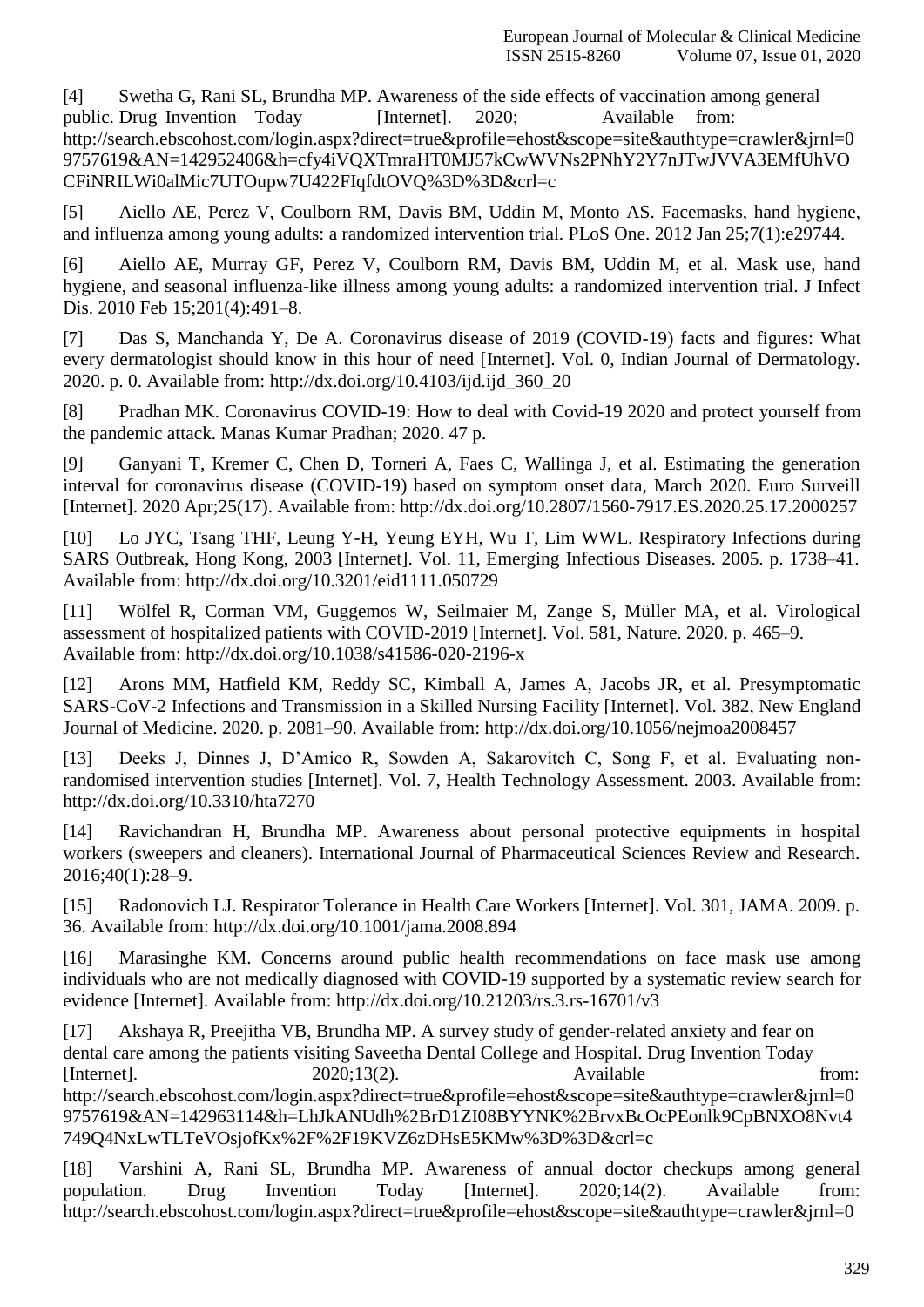[9757619&AN=142963150&h=JMYwEjib4y3wAV%2FptkikPpBtsl%2FPagIZIQKGkGzMNVKYXoPF7](http://search.ebscohost.com/login.aspx?direct=true&profile=ehost&scope=site&authtype=crawler&jrnl=09757619&AN=142963150&h=JMYwEjib4y3wAV%2FptkikPpBtsl%2FPagIZIQKGkGzMNVKYXoPF7zSRAFdXmrgudbAvKN6Ssf8%2BJYDye%2FCisEtxzA%3D%3D&crl=c) [zSRAFdXmrgudbAvKN6Ssf8%2BJYDye%2FCisEtxzA%3D%3D&crl=c](http://search.ebscohost.com/login.aspx?direct=true&profile=ehost&scope=site&authtype=crawler&jrnl=09757619&AN=142963150&h=JMYwEjib4y3wAV%2FptkikPpBtsl%2FPagIZIQKGkGzMNVKYXoPF7zSRAFdXmrgudbAvKN6Ssf8%2BJYDye%2FCisEtxzA%3D%3D&crl=c)

[19] [Shreya S, Brundha MP. Alteration of Haemoglobin Value in Relation to Age, Sex and Dental](http://paperpile.com/b/mVJHTp/nnyu) [Diseases-A Retrospective Correlation Study \[Internet\]. Vol. 10, Research Journal of Pharmacy and](http://paperpile.com/b/mVJHTp/nnyu) [Technology. 2017. p. 1363. Available from: http://dx.doi.org/10.5958/0974-360x.2017.00241.4](http://paperpile.com/b/mVJHTp/nnyu)

[20] [Naveenaa N, Rani SL, Brundha MP. Knowledge, attitude, and perception on the importance of](http://paperpile.com/b/mVJHTp/vHN2) [hematological report among general population. Drug Invention Today.](http://paperpile.com/b/mVJHTp/vHN2) 2020;14(2).

[21] [Dhivyadharshini J, Brundha MP. Comparison of effects of interpretation of lab reports among the](http://paperpile.com/b/mVJHTp/CEVc) [undergraduate dental students. Drug Invention Today.](http://paperpile.com/b/mVJHTp/CEVc) 2020;14(3).

[22] [Wang Q, Yu C. The role of masks and respirator protection against SARS-CoV-2 \[Internet\]. Vol.](http://paperpile.com/b/mVJHTp/wcDh) [41, Infection Control & Hospital Epidemiology. 2020. p. 746–7. Available from:](http://paperpile.com/b/mVJHTp/wcDh) <http://dx.doi.org/10.1017/ice.2020.83>

[23] [Adams JG, Walls RM. Supporting the Health Care Workforce During the COVID-19 Global](http://paperpile.com/b/mVJHTp/eXfR) [Epidemic \[Internet\]. Vol. 323, JAMA. 2020. p. 1439. Available from:](http://paperpile.com/b/mVJHTp/eXfR) <http://dx.doi.org/10.1001/jama.2020.3972>

[24] [Longrich N. Public Use of Masks to Control the Coronavirus Pandemic \[Internet\]. Available from:](http://paperpile.com/b/mVJHTp/gYuP) <http://dx.doi.org/10.20944/preprints202004.0021.v1>

[25] [Team EE, Eurosurveillance editorial team. Latest updates on COVID-19 from the European Centre](http://paperpile.com/b/mVJHTp/zOZh) [for Disease Prevention and Control \[Internet\]. Vol. 25, Eurosurveillance. 2020. Available from:](http://paperpile.com/b/mVJHTp/zOZh) <http://dx.doi.org/10.2807/1560-7917.es.2020.25.6.2002131>

[26] [Zahar T, Đại BLT. Covid-19: EVERYTHING ABOUT CORONAVIRUS AND HOW](http://paperpile.com/b/mVJHTp/DFPa) TO [PROTECT YOURSELF: Useful tips for preventing disease spread. Bs Lê Trọng Đại; 10 p.](http://paperpile.com/b/mVJHTp/DFPa)

[27] [Team EE, Eurosurveillance editorial team. Latest assessment on COVID-19 from the European](http://paperpile.com/b/mVJHTp/c7vh) [Centre for Disease Prevention and Control \(ECDC\) \[Internet\]. Vol. 25, Eurosurveillance. 2020. Available](http://paperpile.com/b/mVJHTp/c7vh) [from: http://dx.doi.org/10.2807/1560-7917.es.2020.25.8.2002271](http://paperpile.com/b/mVJHTp/c7vh)

[28] [Luo H, Tang Q-L, Shang Y-X, Liang S-B, Yang M, Robinson N, et al. Can Chinese Medicine Be](http://paperpile.com/b/mVJHTp/uA7a) [Used for Prevention of Corona Virus Disease 2019 \(COVID-19\)?](http://paperpile.com/b/mVJHTp/uA7a) A Review of Historical Classics[,](http://paperpile.com/b/mVJHTp/uA7a) [Research Evidence and Current Prevention Programs \[Internet\]. Vol. 26, Chinese Journal of Integrative](http://paperpile.com/b/mVJHTp/uA7a) [Medicine. 2020. p. 243–50. Available from:](http://paperpile.com/b/mVJHTp/uA7a) [http://dx.doi.org/10.1007/s11655-020-3192-6](http://paperpile.com/b/mVJHTp/uA7a)

[29] [Diseases KS of I, Korean Society of Infectious Diseases, Korean Society of Pediatric Infectious](http://paperpile.com/b/mVJHTp/IG8C) [Diseases, Korean Society of Epidemiology, Korean Society for Antimicrobial Therapy, Korean Society](http://paperpile.com/b/mVJHTp/IG8C) [for Healthcare-associated Infection Control and Prevention, et al. Report on the Epidemiological Features](http://paperpile.com/b/mVJHTp/IG8C) [of Coronavirus Disease 2019 \(COVID-19\) Outbreak in the Republic of Korea from January 19 to March](http://paperpile.com/b/mVJHTp/IG8C) [2, 2020 \[Internet\]. Vol. 35, Journal of Korean Medical Science. 2020. Available from:](http://paperpile.com/b/mVJHTp/IG8C) <http://dx.doi.org/10.3346/jkms.2020.35.e112>

[30] [Khodadadi E, Maroufi P, Khodadadi E, Esposito I, Ganbarov K, Espsoito S, et al. Study of](http://paperpile.com/b/mVJHTp/t9nC) [combining virtual screening and antiviral treatments of the Sars-CoV-2 \(Covid-19\) \[Internet\]. Vol. 146,](http://paperpile.com/b/mVJHTp/t9nC) Microbial [Pathogenesis.](http://paperpile.com/b/mVJHTp/t9nC) 2020. p. 104241. Available from[:](http://paperpile.com/b/mVJHTp/t9nC) <http://dx.doi.org/10.1016/j.micpath.2020.104241>

[31] [Zhou Z, Yue D, Mu C, Zhang L. Mask is the possible key for self](http://paperpile.com/b/mVJHTp/NoDi)- isolation in COVID-1[9](http://paperpile.com/b/mVJHTp/NoDi) [pandemic \[Internet\]. Journal of Medical Virology. 2020. Available from:](http://paperpile.com/b/mVJHTp/NoDi) <http://dx.doi.org/10.1002/jmv.25846>

[32] [Feng S, Shen C, Xia N, Song W, Fan M, Cowling BJ. Rational use of face masks in the COVID-19](http://paperpile.com/b/mVJHTp/KAyy) [pandemic \[Internet\]. Vol. 8, The Lancet Respiratory Medicine. 2020. p. 434–6. Available from:](http://paperpile.com/b/mVJHTp/KAyy) [http://dx.doi.org/10.1016/s2213-2600\(20\)30134-x](http://dx.doi.org/10.1016/s2213-2600(20)30134-x)

[33] [Preethikaa S, Brundha MP. Awareness of diabetes mellitus among general population \[Internet\].](http://paperpile.com/b/mVJHTp/PRG7) [Vol. 11, Research Journal of Pharmacy and Technology. 2018. p. 1825. Available from:](http://paperpile.com/b/mVJHTp/PRG7) <http://dx.doi.org/10.5958/0974-360x.2018.00339.6>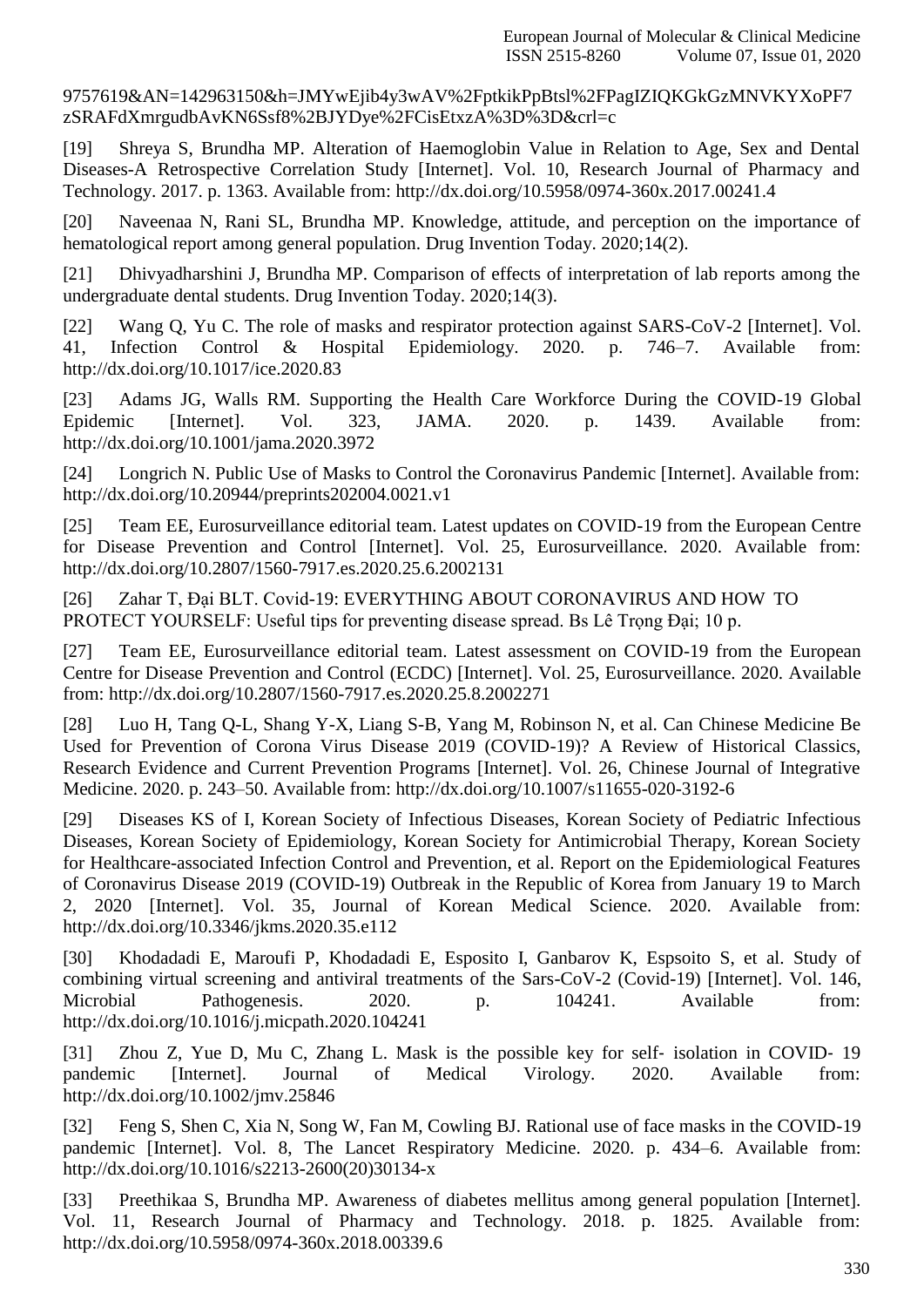[34] [Sowbaraniya SM, Preejitha VB. Knowledge, awareness, and attitude on dental post-operative](http://paperpile.com/b/mVJHTp/gsYE) [complications in diabetes among general population. Drug Invention \[Internet\]. 2020; Available from:](http://paperpile.com/b/mVJHTp/gsYE) [http://search.ebscohost.com/login.aspx?direct=true&profile=ehost&scope=site&authtype=crawler&jrnl=0](http://search.ebscohost.com/login.aspx?direct=true&profile=ehost&scope=site&authtype=crawler&jrnl=09757619&AN=142963132&h=hZhkxsbCkjijfyjX0l9%2FCMrT%2BBIENoXxBKcNeFlHXA5GZ2VICI41AOpDhyabS4WF0YGNWrxJ2Jxd2agjcHLYKw%3D%3D&crl=c) [9757619&AN=142963132&h=hZhkxsbCkjijfyjX0l9%2FCMrT%2BBIENoXxBKcNeFlHXA5GZ2VICI4](http://search.ebscohost.com/login.aspx?direct=true&profile=ehost&scope=site&authtype=crawler&jrnl=09757619&AN=142963132&h=hZhkxsbCkjijfyjX0l9%2FCMrT%2BBIENoXxBKcNeFlHXA5GZ2VICI41AOpDhyabS4WF0YGNWrxJ2Jxd2agjcHLYKw%3D%3D&crl=c) [1AOpDhyabS4WF0YGNWrxJ2Jxd2agjcHLYKw%3D%3D&crl=c](http://search.ebscohost.com/login.aspx?direct=true&profile=ehost&scope=site&authtype=crawler&jrnl=09757619&AN=142963132&h=hZhkxsbCkjijfyjX0l9%2FCMrT%2BBIENoXxBKcNeFlHXA5GZ2VICI41AOpDhyabS4WF0YGNWrxJ2Jxd2agjcHLYKw%3D%3D&crl=c)

[35] [Larson EL, Ferng Y-H, Wong-McLoughlin J, Wang S, Haber M, Morse SS. Impact of Non-](http://paperpile.com/b/mVJHTp/RGvE)[Pharmaceutical Interventions on URIs and Influenza in Crowded, Urban Households \[Internet\]. Vol. 125,](http://paperpile.com/b/mVJHTp/RGvE) [Public Health Reports. 2010. p. 178–91. Available from:](http://paperpile.com/b/mVJHTp/RGvE) [http://dx.doi.org/10.1177/003335491012500206](http://paperpile.com/b/mVJHTp/RGvE)

[36] [van Doremalen N, Bushmaker T, Morris D, Holbrook M, Gamble A, Williamson B, et al. Aerosol](http://paperpile.com/b/mVJHTp/cQ1t) [and surface stability of HCoV-19 \(SARS-CoV-2\) compared to SARS-CoV-1 \[Internet\]. Available from:](http://paperpile.com/b/mVJHTp/cQ1t) <http://dx.doi.org/10.1101/2020.03.09.20033217>

[37] Ali Y, [Alradhawi M, Shubber N, Abbas A-R. Personal protective equipment in the response to the](http://paperpile.com/b/mVJHTp/o57x) SARS-CoV-2 outbreak - [A letter to the editor on "World Health Organization declares global emergency:](http://paperpile.com/b/mVJHTp/o57x) [A review of the 2019 novel coronavirus \(COVID-19\)" \(Int J Surg 2020; 76:71–6\) \[Internet\]. Vol. 78,](http://paperpile.com/b/mVJHTp/o57x) [International Journal of Surgery. 2020. p. 66–7. Available from:](http://paperpile.com/b/mVJHTp/o57x) <http://dx.doi.org/10.1016/j.ijsu.2020.04.051>

[38] [Seto WH, Conly JM, Pessoa-Silva CL, Malik M, Eremin S. Infection prevention and control](http://paperpile.com/b/mVJHTp/JB0X) [measures for acute respiratory infections in healthcare settings: an update. East Mediterr Health J. 2013;19](http://paperpile.com/b/mVJHTp/JB0X) [Suppl 1:S39–47.](http://paperpile.com/b/mVJHTp/JB0X)

[39] [Zou L, Ruan F, Huang M, Liang L, Huang H, Hong Z, et al. SARS-CoV-2 Viral Load in Upper](http://paperpile.com/b/mVJHTp/uOMV) [Respiratory](http://paperpile.com/b/mVJHTp/uOMV) Specimens of Infected Patients [Internet]. Vol. 382, New England Journal of Medicine. 2020. [p. 1177–9. Available from: http://dx.doi.org/10.1056/nejmc2001737](http://paperpile.com/b/mVJHTp/uOMV)

[40] [Chughtai AA, Seale H, MacIntyre CR. Use of cloth masks in the practice of infection control –](http://paperpile.com/b/mVJHTp/GkB4) [evidence and policy gaps \[Internet\]. Vol. 9, International Journal of Infection Control. 2013. Available](http://paperpile.com/b/mVJHTp/GkB4) [from: http://dx.doi.org/10.3396/ijic.v9i3.020.13](http://paperpile.com/b/mVJHTp/GkB4)

[41] [Yang P, Seale H, MacIntyre CR, Zhang H, Zhang Z, Zhang Y, et al. Mask-wearing and respiratory](http://paperpile.com/b/mVJHTp/DzTg) [infection in healthcare workers in Beijing, China. Braz J Infect Dis. 2011](http://paperpile.com/b/mVJHTp/DzTg) Mar;15(2):102–8.

[42] [Dharmadhikari AS, Mphahlele M, Stoltz A, Venter K, Mathebula R, Masotla T, et al. Surgical](http://paperpile.com/b/mVJHTp/ocHN) [Face Masks Worn by Patients with Multidrug-Resistant Tuberculosis \[Internet\]. Vol. 185, American](http://paperpile.com/b/mVJHTp/ocHN) [Journal of Respiratory and Critical Care Medicine. 2012. p. 1104–9. Available from:](http://paperpile.com/b/mVJHTp/ocHN) <http://dx.doi.org/10.1164/rccm.201107-1190oc>

[43] [Lepelletier D, Grandbastien B, Romano-Bertrand S, Aho S, Chidiac C, Géhanno J-F, et al. What](http://paperpile.com/b/mVJHTp/eoBv) [face mask for what use in the context of COVID-19 pandemic? The French guidelines \[Internet\]. Journal](http://paperpile.com/b/mVJHTp/eoBv) [of Hospital Infection. 2020. Available from:](http://paperpile.com/b/mVJHTp/eoBv) [http://dx.doi.org/10.1016/j.jhin.2020.04.036](http://paperpile.com/b/mVJHTp/eoBv)

[44] [Leung NHL, Chu DKW, Shiu EYC, Chan K-H, McDevitt JJ, Hau BJP, et al. Respiratory virus](http://paperpile.com/b/mVJHTp/brn6) [shedding in exhaled breath and efficacy of face masks. Nat Med.](http://paperpile.com/b/mVJHTp/brn6) 2020 May;26(5):676–80.

[45] [Greenhalgh T, Schmid MB, Czypionka T, Bassler D, Gruer L. Face masks for the public during the](http://paperpile.com/b/mVJHTp/fB7q) [covid-19 crisis \[Internet\]. BMJ. 2020. p. m1435. Available from:](http://paperpile.com/b/mVJHTp/fB7q) [http://dx.doi.org/10.1136/bmj.m1435](http://paperpile.com/b/mVJHTp/fB7q)

[46] [Aiello AE, Coulborn RM, Perez V, Davis BM, Uddin M, Murray GF, et al. A randomized](http://paperpile.com/b/mVJHTp/XPYc) [intervention trial of mask use and hand hygiene to reduce seasonal influenza-like illness and influenza](http://paperpile.com/b/mVJHTp/XPYc) [infections among young adults in a university setting \[Internet\]. Vol. 14, International Journal of](http://paperpile.com/b/mVJHTp/XPYc) [Infectious Diseases. 2010. p. e320. Available from:](http://paperpile.com/b/mVJHTp/XPYc) <http://dx.doi.org/10.1016/j.ijid.2010.02.2201>

[47] [Conly J, Thakur R, Eremin S, Pessoa Silva C. Field evaluation \(FE\) of the World Health](http://paperpile.com/b/mVJHTp/DPHY) [Organization \(WHO\) interim guidelines \(IG\) on infection prevention and control \(IPC\) of epidemic and](http://paperpile.com/b/mVJHTp/DPHY) [pandemic-prone acute respiratory diseases \(ARD\) in health care \[Internet\]. Vol. 5, BMC Proceedings.](http://paperpile.com/b/mVJHTp/DPHY) [2011. Available from:](http://paperpile.com/b/mVJHTp/DPHY) [http://dx.doi.org/10.1186/1753-6561-5-s6-p280](http://paperpile.com/b/mVJHTp/DPHY)

[48] [Cress ML, Forrester K, Probst L, Foster C, Doberstein S, Porcari JP. Effect of Wearing the](http://paperpile.com/b/mVJHTp/5KaW) Elevation Training Mask on Aerobic Capacity, Lung Function, and [Hematological](http://paperpile.com/b/mVJHTp/5KaW) Variables [Internet].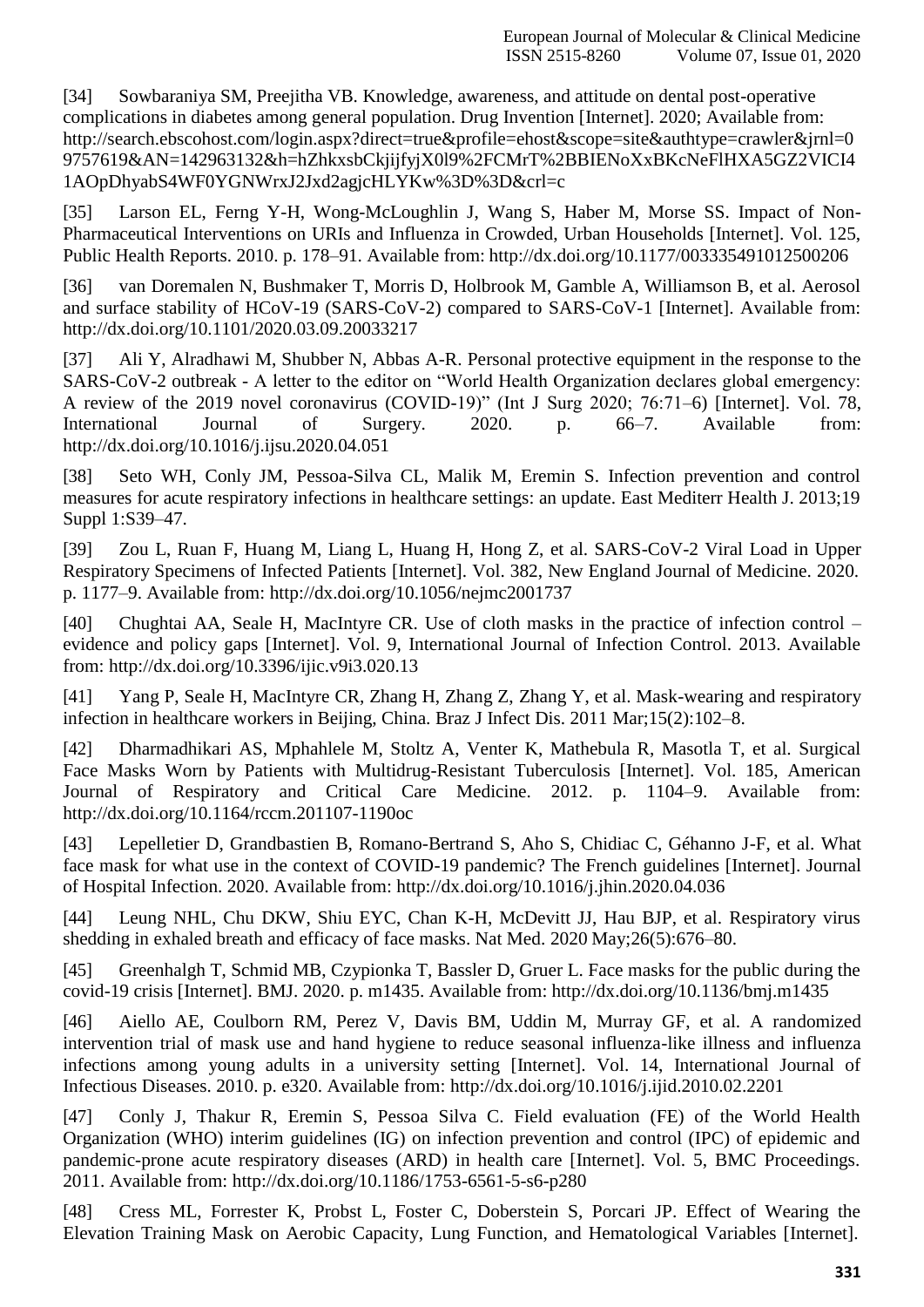[Vol. 48, Medicine & Science in Sports & Exercise. 2016. p. 1040–1. Available from:](http://paperpile.com/b/mVJHTp/5KaW) <http://dx.doi.org/10.1249/01.mss.0000488131.38685.16>

[49] [Parsons JP, Hallstrand TS, Mastronarde JG, Kaminsky DA, Rundell KW, Hull JH, et al. An](http://paperpile.com/b/mVJHTp/bM3o) [Official American Thoracic Society Clinical Practice Guideline: Exercise-induced Bronchoconstriction](http://paperpile.com/b/mVJHTp/bM3o) [Internet]. Vol. 187, American Journal of [Respiratory](http://paperpile.com/b/mVJHTp/bM3o) and Critical Care Medicine. 2013. p. 1016–27. [Available from: http://dx.doi.org/10.1164/rccm.201303-0437st](http://paperpile.com/b/mVJHTp/bM3o)

[50] [Smith CL, Whitelaw JL, Davies B. Carbon dioxide rebreathing in respiratory protective devices:](http://paperpile.com/b/mVJHTp/BEzu) influence of speech and work rate in full-face masks [Internet]. Vol. 56, [Ergonomics.](http://paperpile.com/b/mVJHTp/BEzu) 2013. p. 781–90. [Available from: http://dx.doi.org/10.1080/00140139.2013.777128](http://paperpile.com/b/mVJHTp/BEzu)

[51] [Nicolle L. SARS safety and science \[Internet\]. Vol. 50, Canadian Journal of Anesthesia/Journal](http://paperpile.com/b/mVJHTp/ZYBT) [canadien d'anesthésie. 2003. p. 983–8. Available from:](http://paperpile.com/b/mVJHTp/ZYBT) [http://dx.doi.org/10.1007/bf03018360](http://paperpile.com/b/mVJHTp/ZYBT)

[52] [Website \[Internet\]. \[cited 2020 Jun 12\]. Available from:](http://paperpile.com/b/mVJHTp/vSH4) [Kumar, A., & Brundha, M. P. \(2016\).](http://paperpile.com/b/mVJHTp/vSH4) Awareness about nocturia - A questionnaire survey. Research Journal of Pharmacy and Technology, 9(10), 1707– 1709. https://doi.org/10.5958/0974-360X. 2016.00344.9

[53] [Kalaiselvi R, Brundha MP. Prevalence of hysterectomy in South Indian population \[Internet\]. Vol.](http://paperpile.com/b/mVJHTp/oOAE) [9, Research Journal of Pharmacy and Technology. 2016. p. 1941. Available from:](http://paperpile.com/b/mVJHTp/oOAE) <http://dx.doi.org/10.5958/0974-360x.2016.00398.x>

[54] [Brundha MP, Pathmashri VP, Sundari S. Quantitative Changes of Red Blood cells in Cancer](http://paperpile.com/b/mVJHTp/VYtY) [Patients under Palliative Radiotherapy-A Retrospective Study \[Internet\]. Vol. 12, Research Journal of](http://paperpile.com/b/mVJHTp/VYtY) [Pharmacy and Technology. 2019. p. 687. Available from:](http://paperpile.com/b/mVJHTp/VYtY) [http://dx.doi.org/10.5958/0974-](http://paperpile.com/b/mVJHTp/VYtY) [360x.2019.00122.7](http://dx.doi.org/10.5958/0974-360x.2019.00122.7)

[55] [Website \[Internet\]. \[cited 2020 Jun 12\]. Available from:](http://paperpile.com/b/mVJHTp/wb2o) [Balaji, S., and M. P. Brundha. 2016.](http://paperpile.com/b/mVJHTp/wb2o) "Awareness of About Breast Cancer among Dental Surgeons." Sciences and Research. https://pdfs.semanticscholar.org/63f4/4173d90b35bffa33eed0aeb52ac547ef1567.pdf.

[56] [Website \[Internet\]. \[cited 2020 Jun 12\]. Available from:](http://paperpile.com/b/mVJHTp/75YL) [Brundha, M. P. 2015. "A Comparative](http://paperpile.com/b/mVJHTp/75YL) Study-The Role of Skin and Nerve Biopsy in Hansen's Disease." Research Journal of Pharmaceutical, Biological and and Chemical Sciences. https:[//www.researchgate.net/profile/Brundha\\_Mp/publication/283561218\\_A\\_comparative\\_study-](http://www.researchgate.net/profile/Brundha_Mp/publication/283561218_A_comparative_study-)

the role of skin and nerve biopsy in hansen's disease/links/5892ba5d458515aeac946451/A-

comparative-study-the-role-of-skin-and-nerve-biopsy-in-hansens-disease.pdf.

[57] [Website \[Internet\]. \[cited 2020 Jun 12\]. Available from: Shenoy, P. B., and M. P. Brundha. 2016.](http://paperpile.com/b/mVJHTp/cNOp) "Awareness of Polycystic Ovarian Disease among Females of Age Group 18-30 Years." Journal of Pharmaceutical Sciences.

[http://search.proquest.com/openview/a8a09e7b2e9d2f967bf3fee479c7018a/1?pq](http://search.proquest.com/openview/a8a09e7b2e9d2f967bf3fee479c7018a/1?pq-)origsite=gscholar&cbl=54977.

[58] [Awareness of Stye \[Internet\]. Paperpile. \[cited 2020 Jun 13\]. Available from:](http://paperpile.com/b/mVJHTp/C90n) <https://paperpile.com/shared/NKBNMC>

[59] [Hannah R, Ramani P, Brundha MP, Herald. J. Sherlin, Ranjith G, Ramasubramanian A, et al.](http://paperpile.com/b/mVJHTp/xGno) [Liquid Paraffin as a Rehydrant for Air Dried Buccal Smear \[Internet\]. Vol. 12, Research Journal of](http://paperpile.com/b/mVJHTp/xGno) [Pharmacy and Technology. 2019. p. 1197. Available from:](http://paperpile.com/b/mVJHTp/xGno) [http://dx.doi.org/10.5958/0974-](http://paperpile.com/b/mVJHTp/xGno) [360x.2019.00199.9](http://dx.doi.org/10.5958/0974-360x.2019.00199.9)

[60] [Timothy CN, Samyuktha PS, Brundha MP. Dental pulp Stem Cells in Regenerative Medicine –](http://paperpile.com/b/mVJHTp/j9HH) [A](http://paperpile.com/b/mVJHTp/j9HH) [Literature Review \[Internet\]. Vol. 12, Research Journal of Pharmacy and Technology. 2019. p.](http://paperpile.com/b/mVJHTp/j9HH) 4052. [Available from: http://dx.doi.org/10.5958/0974-360x.2019.00698.x](http://paperpile.com/b/mVJHTp/j9HH)

[61] [Harsha L, Brundha MP. Prevalence of dental developmental anomalies among men and women](http://paperpile.com/b/mVJHTp/EO6P) [and its psychological effect in a given population. Res J Pharm](http://paperpile.com/b/mVJHTp/EO6P) Biol Chem Sci. 2017;9(6):869.